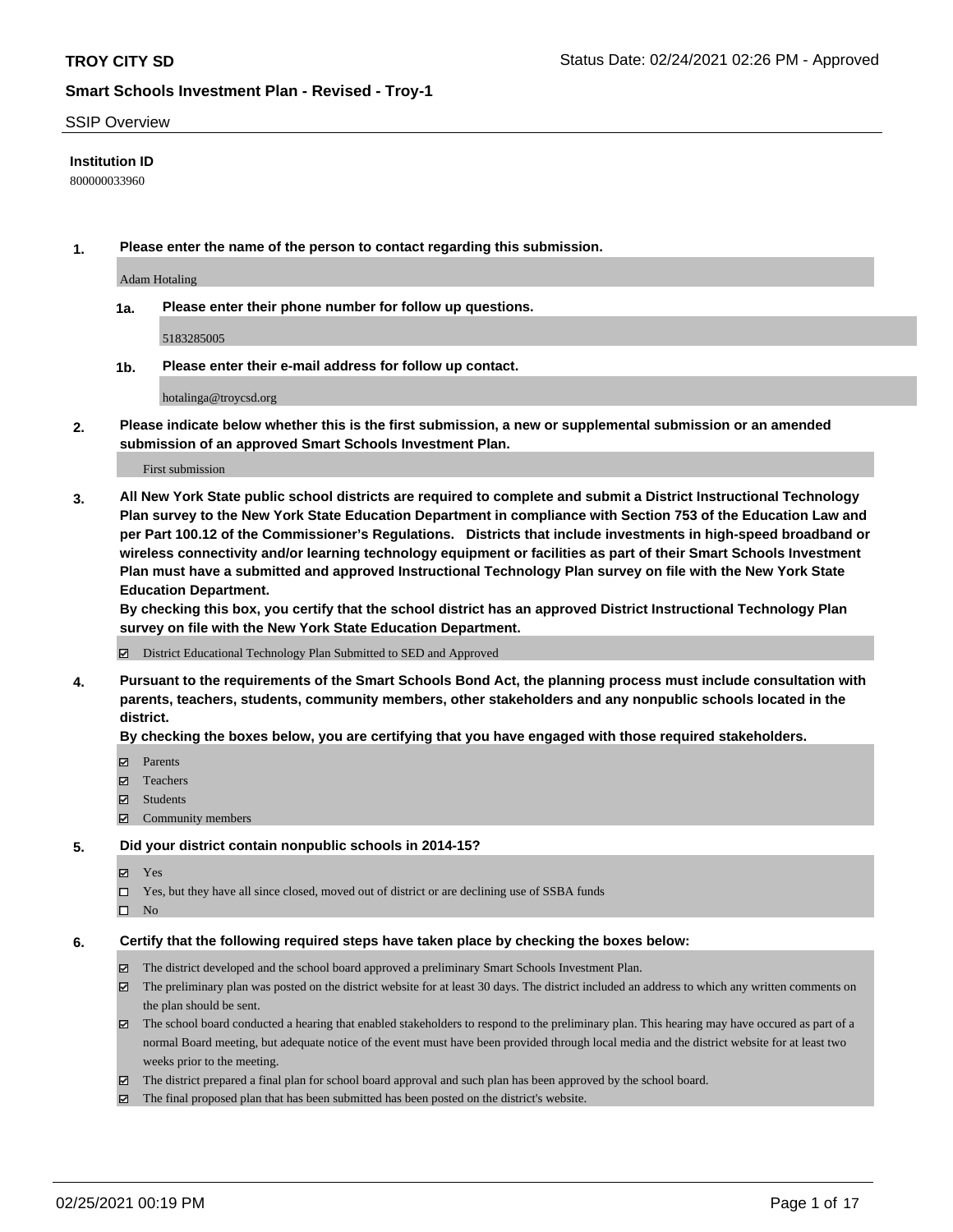# SSIP Overview

**6a. Please upload the proposed Smart Schools Investment Plan (SSIP) that was posted on the district's website, along with any supporting materials. Note that this should be different than your recently submitted Educational Technology Survey. The Final SSIP, as approved by the School Board, should also be posted on the website and remain there during the course of the projects contained therein.**

Smart Schools Bond Act Public Hearing.pptx

**6b. Enter the webpage address where the final Smart Schools Investment Plan is posted. The Plan should remain posted for the life of the included projects.**

https://www.troycsd.org/district-services/business-offices/smart-schools-bond-act/

**7. Please enter an estimate of the total number of students and staff that will benefit from this Smart Schools Investment Plan based on the cumulative projects submitted to date.**

4,700

**8. An LEA/School District may partner with one or more other LEA/School Districts to form a consortium to pool Smart Schools Bond Act funds for a project that meets all other Smart School Bond Act requirements. Each school district participating in the consortium will need to file an approved Smart Schools Investment Plan for the project and submit a signed Memorandum of Understanding that sets forth the details of the consortium including the roles of each respective district.**

 $\Box$  The district plans to participate in a consortium to partner with other school district(s) to implement a Smart Schools project.

## **9. Please enter the name and 6-digit SED Code for each LEA/School District participating in the Consortium.**

| Partner LEA/District | <b>ISED BEDS Code</b> |
|----------------------|-----------------------|
| (No Response)        | (No Response)         |

## **10. Please upload a signed Memorandum of Understanding with all of the participating Consortium partners.**

(No Response)

## **11. Your district's Smart Schools Bond Act Allocation is:**

\$4,987,451

## **12. Final 2014-15 BEDS Enrollment to calculate Nonpublic Sharing Requirement**

|            | Public Enrollment | Nonpublic Enrollment | Total Enrollment | l Nonpublic Percentage |
|------------|-------------------|----------------------|------------------|------------------------|
| Enrollment | 3.959             | 552                  | .511.00<br>4.O   | 12.24                  |

**13. This table compares each category budget total, as entered in that category's page, to the total expenditures listed in the category's expenditure table. Any discrepancies between the two must be resolved before submission.**

|                                          | Sub-Allocations | <b>Expenditure Totals</b> | Difference |
|------------------------------------------|-----------------|---------------------------|------------|
| <b>School Connectivity</b>               | 3,260,000.00    | 3,260,000.00              | 0.00       |
| Connectivity Projects for<br>Communities | 0.00            | 0.00                      | 0.00       |
| Classroom Technology                     | 0.00            | 0.00                      | 0.00       |
| Pre-Kindergarten Classrooms              | 0.00            | 0.00                      | 0.00       |
| Replace Transportable<br>Classrooms      | 0.00            | 0.00                      | 0.00       |
| <b>High-Tech Security Features</b>       | 1,589,445.00    | 1,589,445.00              | 0.00       |
| Nonpublic Loan                           | 138,000.00      | 138,000.00                | 0.00       |
| Totals:                                  |                 |                           |            |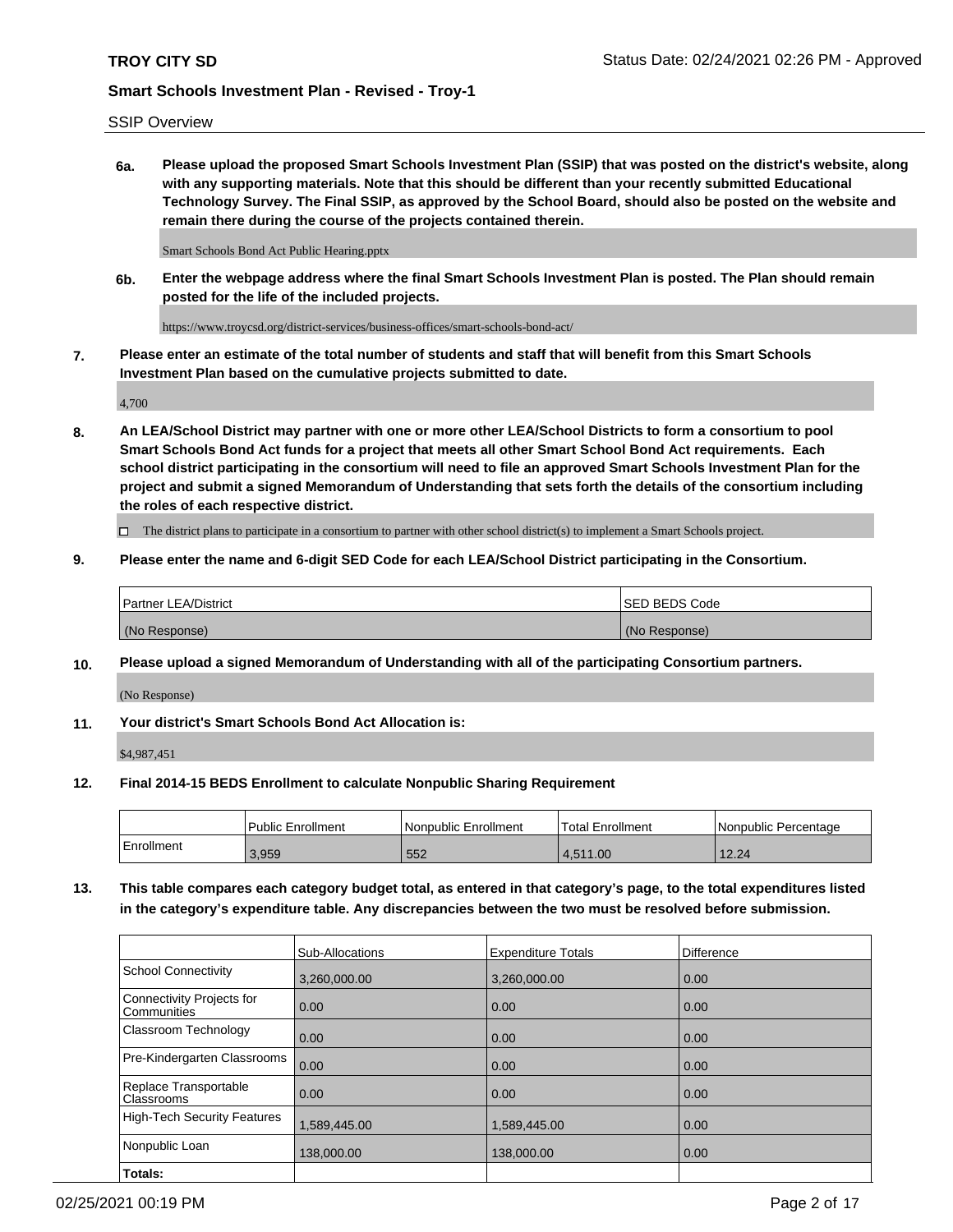SSIP Overview

| 4,987,445              | 4,987,445          |            |
|------------------------|--------------------|------------|
| <b>Sub-Allocations</b> | Expenditure Totals | Difference |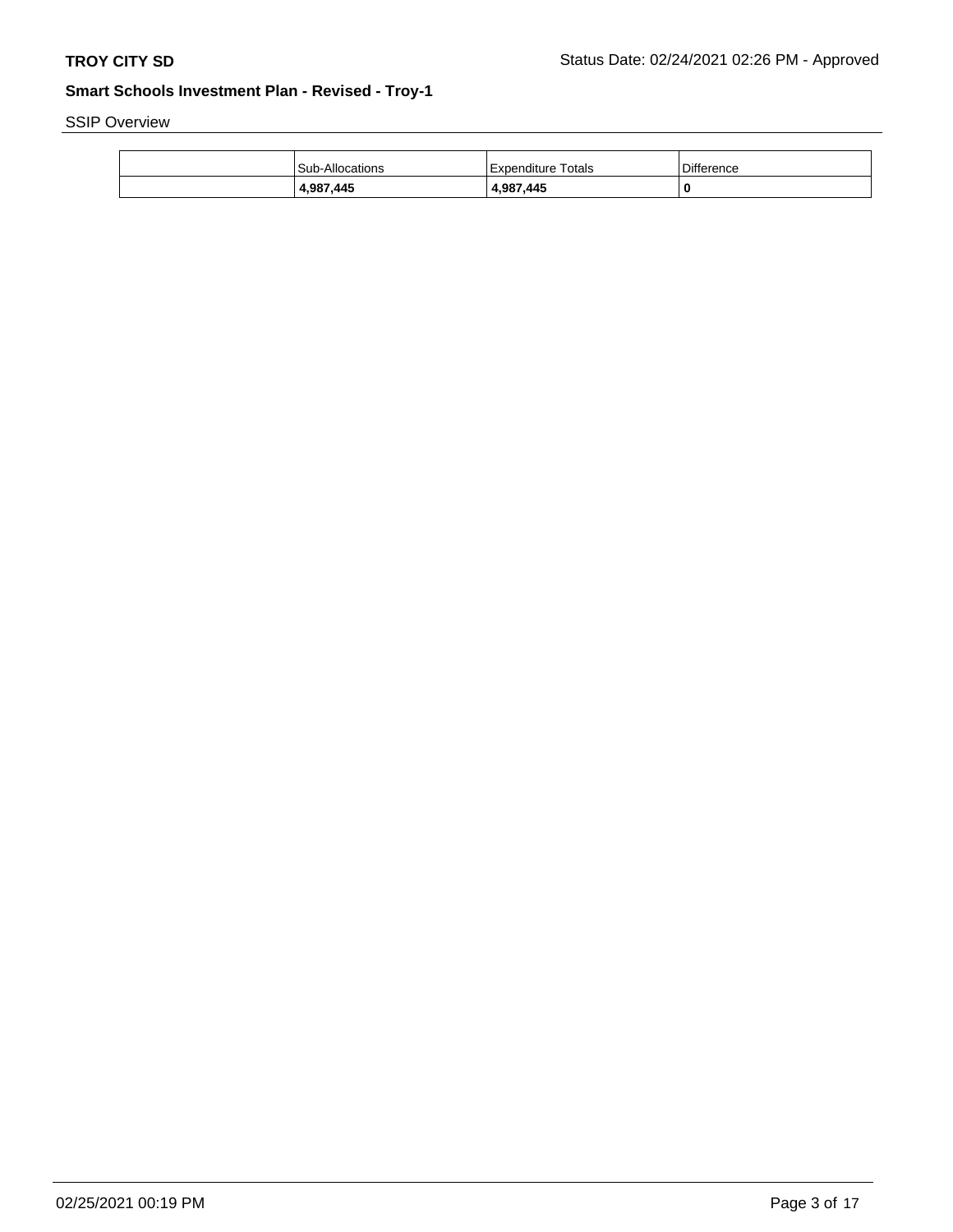School Connectivity

- **1. In order for students and faculty to receive the maximum benefit from the technology made available under the Smart Schools Bond Act, their school buildings must possess sufficient connectivity infrastructure to ensure that devices can be used during the school day. Smart Schools Investment Plans must demonstrate that:**
	- **• sufficient infrastructure that meets the Federal Communications Commission's 100 Mbps per 1,000 students standard currently exists in the buildings where new devices will be deployed, or**
	- **• is a planned use of a portion of Smart Schools Bond Act funds, or**
	- **• is under development through another funding source.**

**Smart Schools Bond Act funds used for technology infrastructure or classroom technology investments must increase the number of school buildings that meet or exceed the minimum speed standard of 100 Mbps per 1,000 students and staff within 12 months. This standard may be met on either a contracted 24/7 firm service or a "burstable" capability. If the standard is met under the burstable criteria, it must be:**

**1. Specifically codified in a service contract with a provider, and**

**2. Guaranteed to be available to all students and devices as needed, particularly during periods of high demand, such as computer-based testing (CBT) periods.**

**Please describe how your district already meets or is planning to meet this standard within 12 months of plan submission.**

The District already exceeds the standard of 100 Mbps per 1,000 students by purchasing our service through NERIC

**1a. If a district believes that it will be impossible to meet this standard within 12 months, it may apply for a waiver of this requirement, as described on the Smart Schools website. The waiver must be filed and approved by SED prior to submitting this survey.**

 $\Box$  By checking this box, you are certifying that the school district has an approved waiver of this requirement on file with the New York State Education Department.

**2. Connectivity Speed Calculator (Required). If the district currently meets the required speed, enter "Currently Met" in the last box: Expected Date When Required Speed Will be Met.**

|                  | l Number of<br>Students | Required Speed<br>lin Mbps | Current Speed in<br><b>Mbps</b> | <b>Expected Speed</b><br>to be Attained | <b>Expected Date</b><br>When Reauired |
|------------------|-------------------------|----------------------------|---------------------------------|-----------------------------------------|---------------------------------------|
|                  |                         |                            |                                 |                                         | Within 12 Months 1Speed Will be Met   |
| Calculated Speed | 4.000                   | 400.00                     | 1000                            | 1000                                    | Met                                   |

**3. Describe how you intend to use Smart Schools Bond Act funds for high-speed broadband and/or wireless connectivity projects in school buildings.**

The District will be renovating numerous buildings. Part of the renovations are renovating and upgrading district networks within buildings in addition to wireless connectivity with new wireless access points.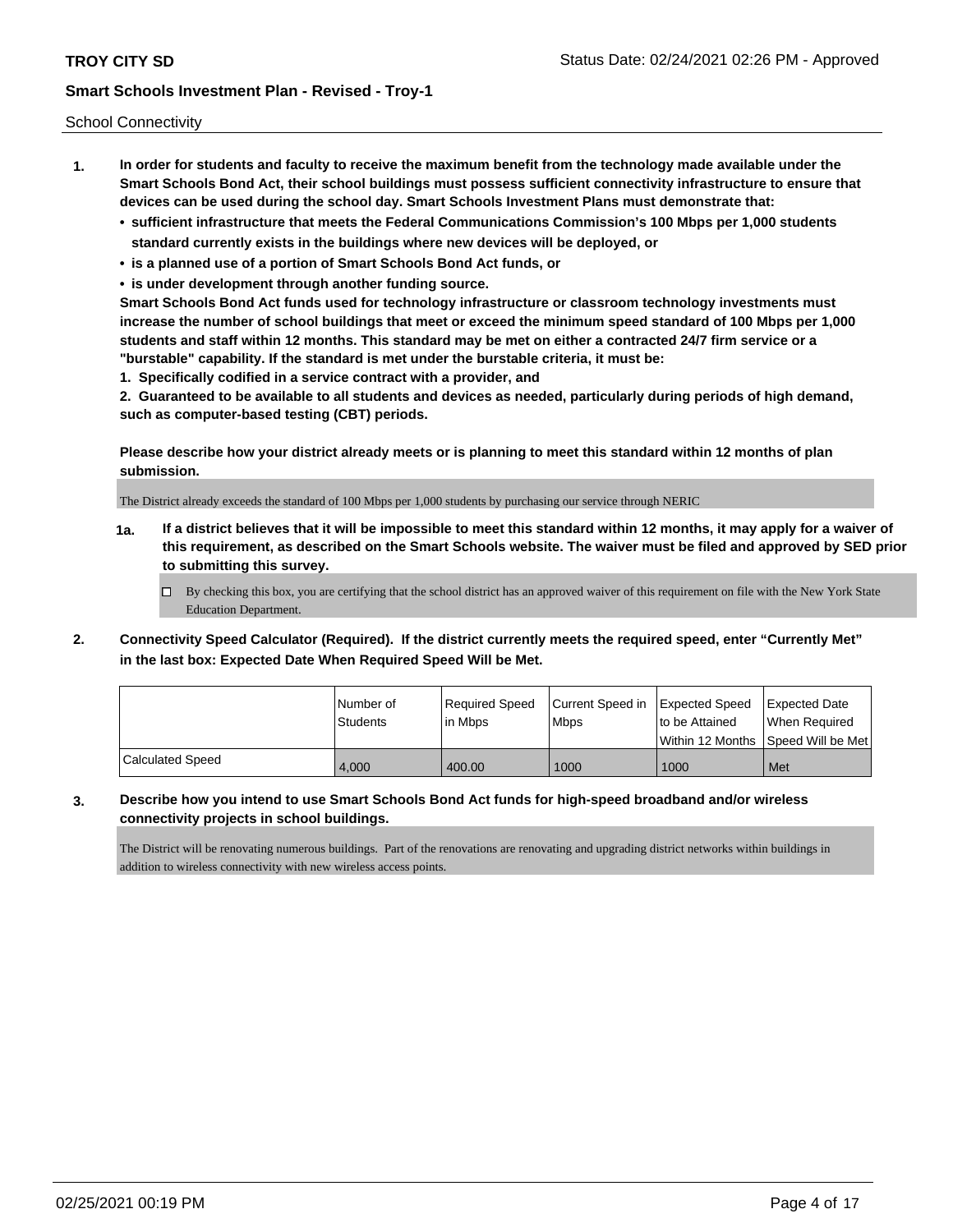School Connectivity

**4. Describe the linkage between the district's District Instructional Technology Plan and how the proposed projects will improve teaching and learning. (There should be a link between your response to this question and your responses to Question 1 in Section IV - NYSED Initiatives Alignment: "Explain how the district use of instructional technology will serve as a part of a comprehensive and sustained effort to support rigorous academic standards attainment and performance improvement for students."** 

**Your answer should also align with your answers to the questions in Section II - Strategic Technology Planning and the associated Action Steps in Section III - Action Plan.)**

**Our district technology vision as listed in our district instructional technology plan states that the Troy City School District is committed to preparing all students to be active digital citizens in the globally connected world of the 21st century. Our smarts schools proposal speaks to addressing issues relating to connectivity. One of the goals listed in our technology plan is about hardware and infrastructure, which relates directly to connectivity. The district will continue to develop and maintain an appropriate infrastructure to ensure the rapidly changing technology needs are implemented and supported. This goal in our technology plan speaks to continuing to develop the district's capacity in the field of video instruction, ensuring a safe and secure digital environment, investing in new and innovative technologies, and maintaining a solid and safe infrastructure. All of the switches in our district go end of life in 2022, upgrading the cabling and switching equipment will ensure we have the most up to date technology that is secure as well as capable of handling the variety of learning needs our district has. Another gap we have that our technology plan speaks to needing to address is a redundant connection. This would ensure the continuity of learning and the day to day operations of the district. Part of the connectivity updates would allow for the district to create this redundant connection.**

**5. If the district wishes to have students and staff access the Internet from wireless devices within the school building, or in close proximity to it, it must first ensure that it has a robust Wi-Fi network in place that has sufficient bandwidth to meet user demand.**

**Please describe how you have quantified this demand and how you plan to meet this demand.**

**In alignment with our district goals and the goals outlined in our instructional technology plan, the district has committed to maintaining a robust network. In order to keep up with the demands on the network, our hardware and infrastructure must be updated. Our district currently has 1 gigabyte connection back to our ISP. All of the access points in our district go end of life in 2021, upgrading this equipment and the equipment needed to manage the devices (controller, switches and software) will ensure we have the most up to date technology that is secure as well as capable of handling the variety of learning needs our district has.**

**6. Smart Schools plans with any expenditures in the School Connectivity category require a project number from the Office of Facilities Planning. Districts must submit an SSBA LOI and receive project numbers prior to submitting the SSIP. As indicated on the LOI, some projects may be eligible for a streamlined review and will not require a building permit.**

**Please indicate on a separate row each project number given to you by the Office of Facilities Planning.**

| <b>Project Number</b> |
|-----------------------|
| 491700010010015       |
| 491700010009006       |
| 491700010011034       |
| 491700010032001       |
| 491700010005014       |
| 491700010008013       |

**7. Certain high-tech security and connectivity infrastructure projects may be eligible for an expedited review process as determined by the Office of Facilities Planning.**

**Was your project deemed eligible for streamlined review?**

No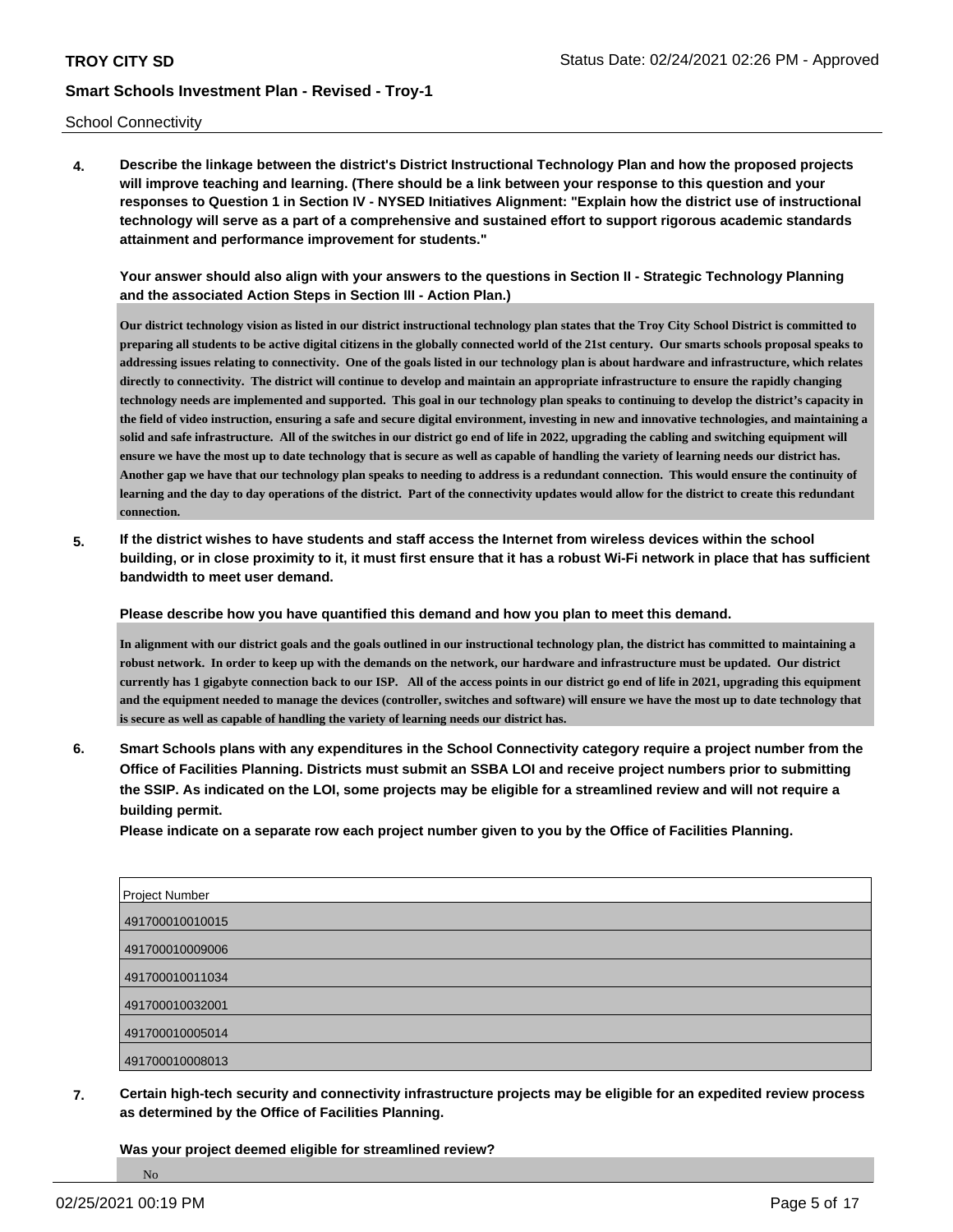School Connectivity

# **8. Include the name and license number of the architect or engineer of record.**

| Name           | License Number |
|----------------|----------------|
| John Onderdonk | 26799          |

## **9. Public Expenditures – Loanable (Counts toward the nonpublic loan calculation)**

| Select the allowable expenditure type.      | <b>PUBLIC</b> Items to be     | Quantity | Cost Per Item | <b>Total Cost</b> |
|---------------------------------------------|-------------------------------|----------|---------------|-------------------|
| Repeat to add another item under each type. | l Purchased                   |          |               |                   |
| Network/Access Costs                        | <b>Switches and Routers</b>   | 161      | 12,000.00     | 1,932,000.00      |
| Network/Access Costs                        | <b>Wireless Access Points</b> | 340      | 1.500.00      | 510,000.00        |
|                                             |                               | 501      | 13,500.00     | 2,442,000         |

# **10. Public Expenditures – Non-Loanable (Does not count toward nonpublic loan calculation)**

| Select the allowable expenditure | <b>PUBLIC</b> Items to be purchased | Quantity | Cost per Item | <b>Total Cost</b> |
|----------------------------------|-------------------------------------|----------|---------------|-------------------|
| type.                            |                                     |          |               |                   |
| Repeat to add another item under |                                     |          |               |                   |
| each type.                       |                                     |          |               |                   |
| <b>Connections/Components</b>    | Cat 6 Cabling                       | 530      | 600.00        | 318,000.00        |
| Network/Access Costs             | <b>Network Closets</b>              | 10       | 50,000.00     | 500,000.00        |
|                                  |                                     | 540      | 50,600.00     | 818,000           |

# **11. Final 2014-15 BEDS Enrollment to calculate Nonpublic Sharing Requirement (no changes allowed.)**

|            | <b>Public Enrollment</b> | Nonpublic Enrollment | <b>Total Enrollment</b> | l Nonpublic Percentage |
|------------|--------------------------|----------------------|-------------------------|------------------------|
| Enrollment | 3,959                    | ' 552                | 4.511.00                | 12.24                  |

#### **12. Total Public Budget - Loanable (Counts toward the nonpublic loan calculation)**

|                                                  | <b>Public Allocations</b> | <b>Estimated Nonpublic Loan</b><br>Amount | <b>Estimated Total Sub-Allocations</b> |
|--------------------------------------------------|---------------------------|-------------------------------------------|----------------------------------------|
| Network/Access Costs                             | 2,442,000.00              | 138,000.00                                | 2,580,000.00                           |
| School Internal Connections and   <br>Components | (No Response)             | 0.00                                      | 0.00                                   |
| Other                                            | (No Response)             | 0.00                                      | 0.00                                   |
| Totals:                                          | 2,442,000.00              | 138,000                                   | 2,580,000                              |

#### **13. Total Public Budget – Non-Loanable (Does not count toward the nonpublic loan calculation)**

|                                            | Sub-          |
|--------------------------------------------|---------------|
|                                            | Allocation    |
| Network/Access Costs                       | 500,000.00    |
| <b>Outside Plant Costs</b>                 | (No Response) |
| School Internal Connections and Components | 318,000.00    |
| <b>Professional Services</b>               | (No Response) |
| Testing                                    | (No Response) |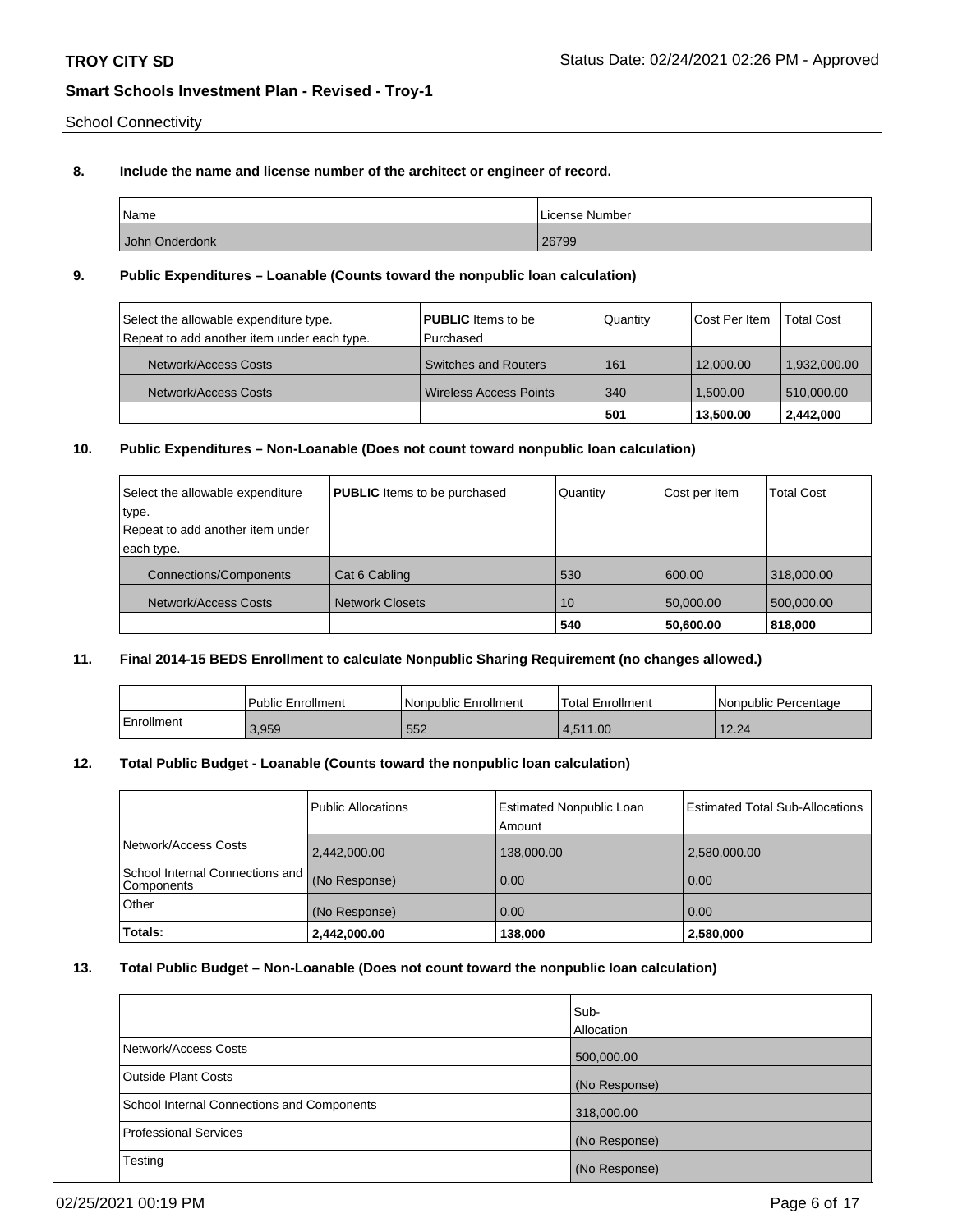School Connectivity

|                            | Sub-<br>Allocation |
|----------------------------|--------------------|
| <b>Other Upfront Costs</b> | (No Response)      |
| <b>Other Costs</b>         | (No Response)      |
| Totals:                    | 818,000.00         |

# **14. School Connectivity Totals**

|                          | <b>Total Sub-Allocations</b> |
|--------------------------|------------------------------|
| Total Loanable Items     | 2,580,000.00                 |
| Total Non-Ioanable Items | 818,000.00                   |
| <b>Totals:</b>           | 3,398,000                    |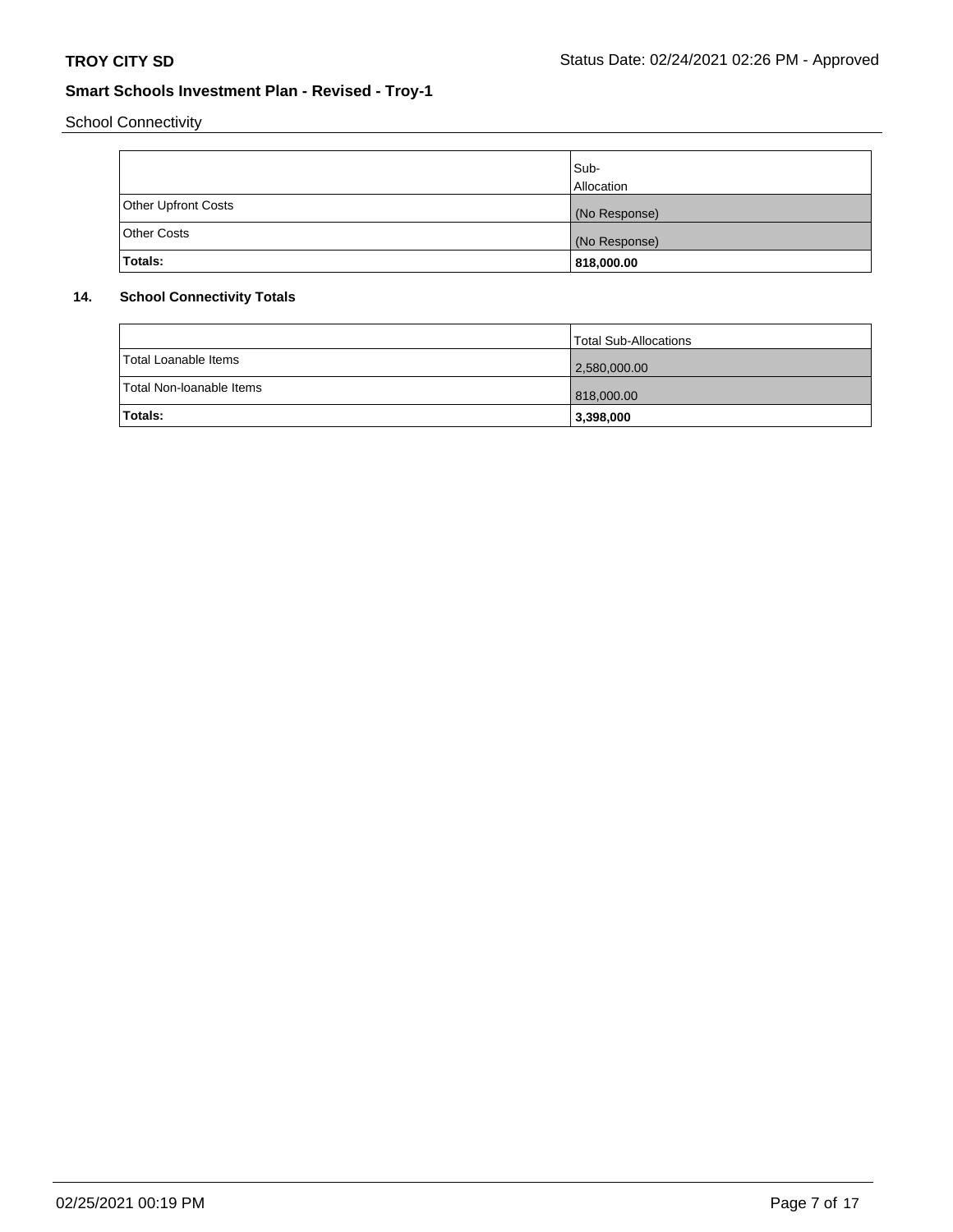Community Connectivity (Broadband and Wireless)

**1. Describe how you intend to use Smart Schools Bond Act funds for high-speed broadband and/or wireless connectivity projects in the community.**

(No Response)

**2. Please describe how the proposed project(s) will promote student achievement and increase student and/or staff access to the Internet in a manner that enhances student learning and/or instruction outside of the school day and/or school building.**

(No Response)

**3. Community connectivity projects must comply with all the necessary local building codes and regulations (building and related permits are not required prior to plan submission).**

 $\boxtimes$  I certify that we will comply with all the necessary local building codes and regulations.

**4. Please describe the physical location of the proposed investment.**

(No Response)

**5. Please provide the initial list of partners participating in the Community Connectivity Broadband Project, along with their Federal Tax Identification (Employer Identification) number.**

| <b>Project Partners</b> | l Federal ID # |
|-------------------------|----------------|
| (No Response)           | (No Response)  |

**6. Please detail the type, quantity, per unit cost and total cost of the eligible items under each sub-category.**

| Select the allowable expenditure | Item to be purchased | Quantity      | Cost per Item | <b>Total Cost</b> |
|----------------------------------|----------------------|---------------|---------------|-------------------|
| type.                            |                      |               |               |                   |
| Repeat to add another item under |                      |               |               |                   |
| each type.                       |                      |               |               |                   |
| (No Response)                    | (No Response)        | (No Response) | (No Response) | 0.00              |
|                                  |                      | o             | 0.00          |                   |

**7. If you are submitting an allocation for Community Connectivity, complete this table.**

**Note that the calculated Total at the bottom of the table must equal the Total allocation for this category that you entered in the SSIP Overview overall budget.**

|                                    | Sub-Allocation |
|------------------------------------|----------------|
| Network/Access Costs               | (No Response)  |
| Outside Plant Costs                | (No Response)  |
| <b>Tower Costs</b>                 | (No Response)  |
| <b>Customer Premises Equipment</b> | (No Response)  |
| <b>Professional Services</b>       | (No Response)  |
| Testing                            | (No Response)  |
| <b>Other Upfront Costs</b>         | (No Response)  |
| <b>Other Costs</b>                 | (No Response)  |
| Totals:                            | 0.00           |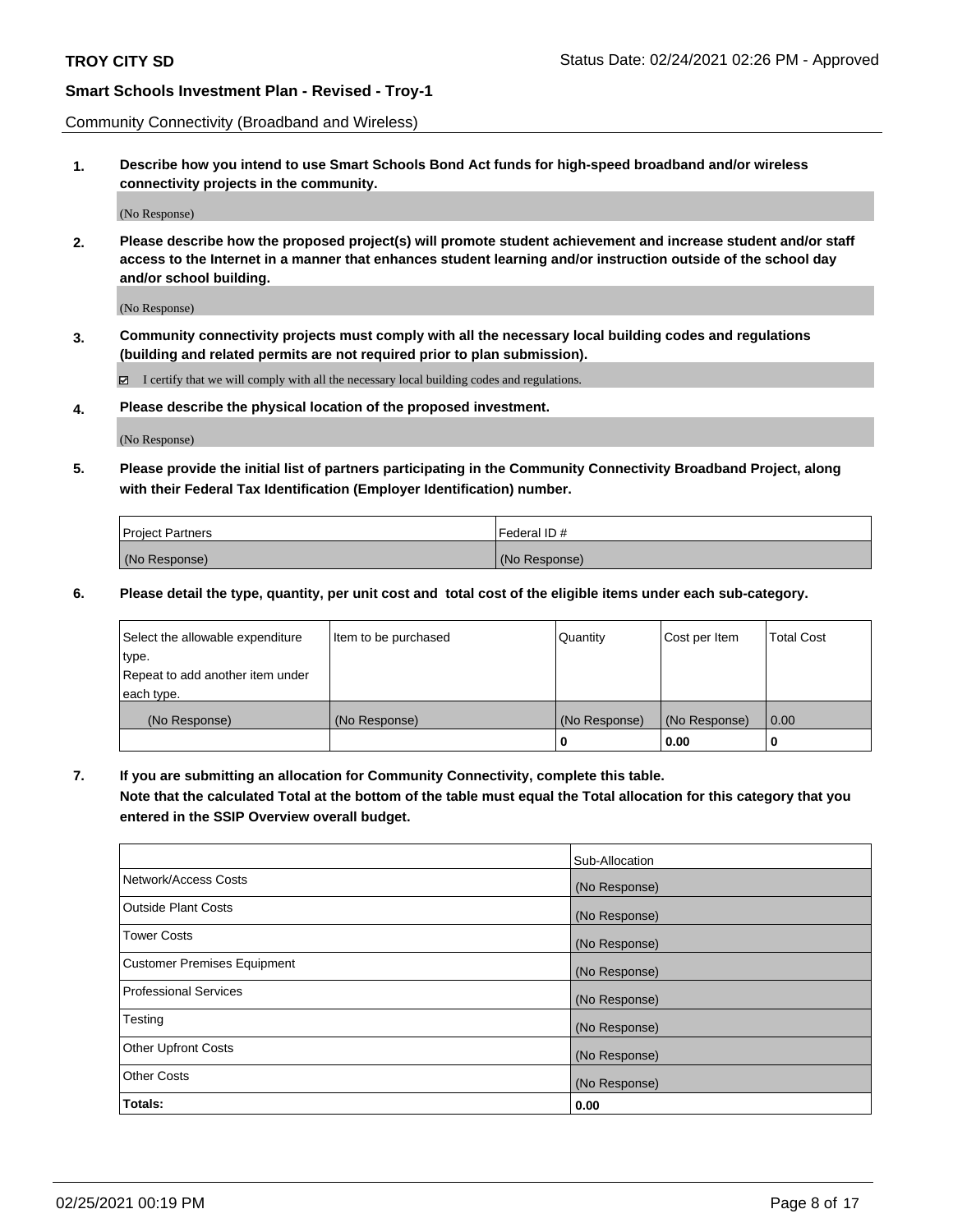## Classroom Learning Technology

**1. In order for students and faculty to receive the maximum benefit from the technology made available under the Smart Schools Bond Act, their school buildings must possess sufficient connectivity infrastructure to ensure that devices can be used during the school day. Smart Schools Investment Plans must demonstrate that sufficient infrastructure that meets the Federal Communications Commission's 100 Mbps per 1,000 students standard currently exists in the buildings where new devices will be deployed, or is a planned use of a portion of Smart Schools Bond Act funds, or is under development through another funding source. Smart Schools Bond Act funds used for technology infrastructure or classroom technology investments must increase the number of school buildings that meet or exceed the minimum speed standard of 100 Mbps per 1,000 students and staff within 12 months. This standard may be met on either a contracted 24/7 firm service or a**

**"burstable" capability. If the standard is met under the burstable criteria, it must be:**

**1. Specifically codified in a service contract with a provider, and**

**2. Guaranteed to be available to all students and devices as needed, particularly during periods of high demand, such as computer-based testing (CBT) periods.**

**Please describe how your district already meets or is planning to meet this standard within 12 months of plan submission.**

(No Response)

- **1a. If a district believes that it will be impossible to meet this standard within 12 months, it may apply for a waiver of this requirement, as described on the Smart Schools website. The waiver must be filed and approved by SED prior to submitting this survey.**
	- By checking this box, you are certifying that the school district has an approved waiver of this requirement on file with the New York State Education Department.
- **2. Connectivity Speed Calculator (Required). If the district currently meets the required speed, enter "Currently Met" in the last box: Expected Date When Required Speed Will be Met.**

|                  | l Number of     | Required Speed | Current Speed in | <b>Expected Speed</b> | <b>Expected Date</b>                |
|------------------|-----------------|----------------|------------------|-----------------------|-------------------------------------|
|                  | <b>Students</b> | l in Mbps      | l Mbps           | to be Attained        | When Required                       |
|                  |                 |                |                  |                       | Within 12 Months  Speed Will be Met |
| Calculated Speed | (No Response)   | 0.00           | (No Response)    | l (No Response)       | (No Response)                       |

**3. If the district wishes to have students and staff access the Internet from wireless devices within the school building, or in close proximity to it, it must first ensure that it has a robust Wi-Fi network in place that has sufficient bandwidth to meet user demand.**

**Please describe how you have quantified this demand and how you plan to meet this demand.**

(No Response)

**4. All New York State public school districts are required to complete and submit an Instructional Technology Plan survey to the New York State Education Department in compliance with Section 753 of the Education Law and per Part 100.12 of the Commissioner's Regulations.**

**Districts that include educational technology purchases as part of their Smart Schools Investment Plan must have a submitted and approved Instructional Technology Plan survey on file with the New York State Education Department.**

- By checking this box, you are certifying that the school district has an approved Instructional Technology Plan survey on file with the New York State Education Department.
- **5. Describe the devices you intend to purchase and their compatibility with existing or planned platforms or systems. Specifically address the adequacy of each facility's electrical, HVAC and other infrastructure necessary to install and support the operation of the planned technology.**

(No Response)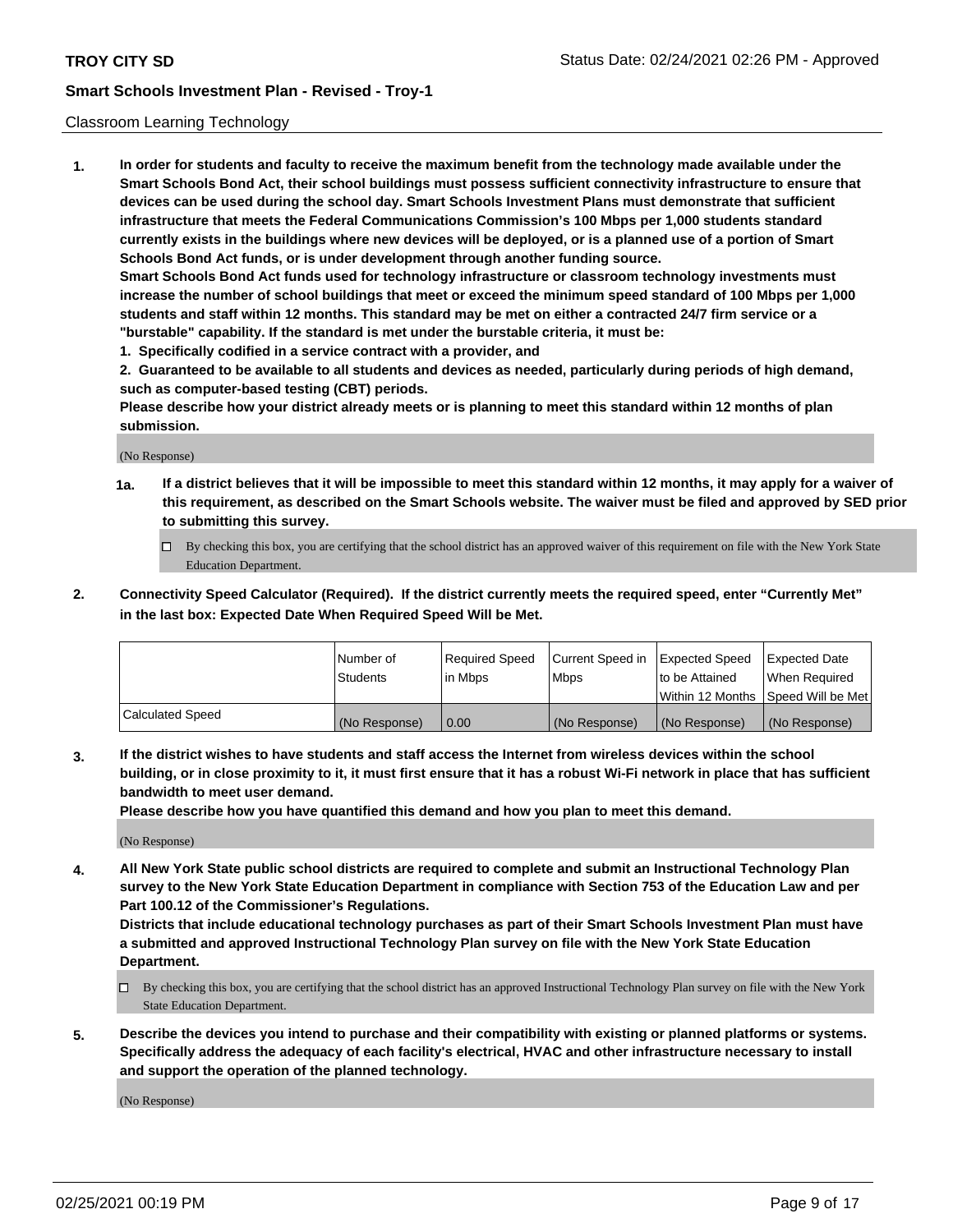### Classroom Learning Technology

- **6. Describe how the proposed technology purchases will:**
	- **> enhance differentiated instruction;**
	- **> expand student learning inside and outside the classroom;**
	- **> benefit students with disabilities and English language learners; and**
	- **> contribute to the reduction of other learning gaps that have been identified within the district.**

**The expectation is that districts will place a priority on addressing the needs of students who struggle to succeed in a rigorous curriculum. Responses in this section should specifically address this concern and align with the district's Instructional Technology Plan (in particular Question 2 of E. Curriculum and Instruction: "Does the district's instructional technology plan address the needs of students with disabilities to ensure equitable access to instruction, materials and assessments?" and Question 3 of the same section: "Does the district's instructional technology plan address the provision of assistive technology specifically for students with disabilities to ensure access to and participation in the general curriculum?")**

**In addition, describe how the district ensures equitable access to instruction, materials and assessments and participation in the general curriculum for both SWD and English Language Learners/Multilingual Learners (ELL/MLL) students.**

(No Response)

**7. Where appropriate, describe how the proposed technology purchases will enhance ongoing communication with parents and other stakeholders and help the district facilitate technology-based regional partnerships, including distance learning and other efforts.**

(No Response)

**8. Describe the district's plan to provide professional development to ensure that administrators, teachers and staff can employ the technology purchased to enhance instruction successfully.**

**Note: This response should be aligned and expanded upon in accordance with your district's response to Question 1 of F. Professional Development of your Instructional Technology Plan: "Please provide a summary of professional development offered to teachers and staff, for the time period covered by this plan, to support technology to enhance teaching and learning. Please include topics, audience and method of delivery within your summary."**

(No Response)

- **9. Districts must contact one of the SUNY/CUNY teacher preparation programs listed on the document on the left side of the page that supplies the largest number of the district's new teachers to request advice on innovative uses and best practices at the intersection of pedagogy and educational technology.**
	- By checking this box, you certify that you have contacted the SUNY/CUNY teacher preparation program that supplies the largest number of your new teachers to request advice on these issues.
	- **9a. Please enter the name of the SUNY or CUNY Institution that you contacted.**

(No Response)

**9b. Enter the primary Institution phone number.**

(No Response)

**9c. Enter the name of the contact person with whom you consulted and/or will be collaborating with on innovative uses of technology and best practices.**

(No Response)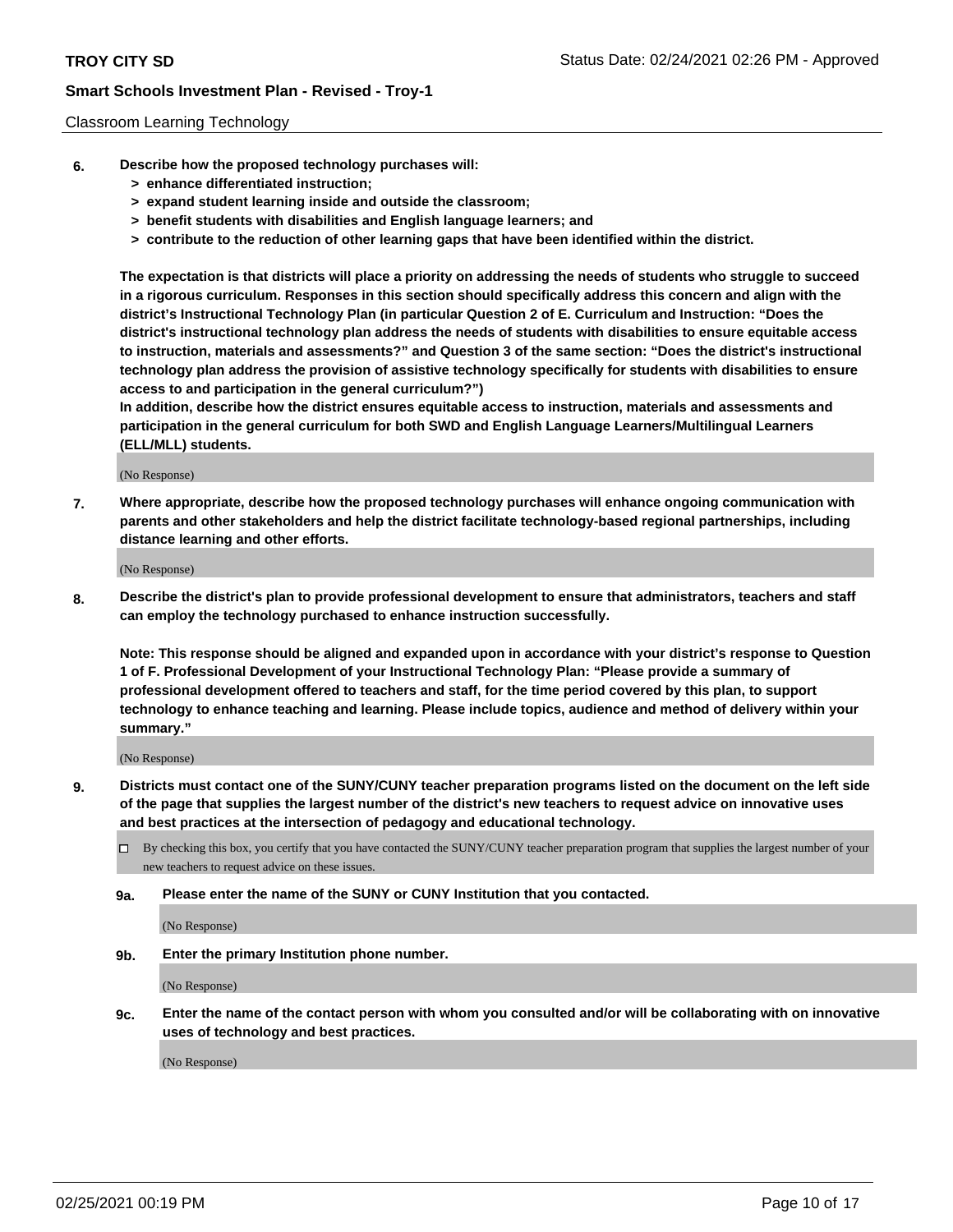### Classroom Learning Technology

**10. To ensure the sustainability of technology purchases made with Smart Schools funds, districts must demonstrate a long-term plan to maintain and replace technology purchases supported by Smart Schools Bond Act funds. This sustainability plan shall demonstrate a district's capacity to support recurring costs of use that are ineligible for Smart Schools Bond Act funding such as device maintenance, technical support, Internet and wireless fees, maintenance of hotspots, staff professional development, building maintenance and the replacement of incidental items. Further, such a sustainability plan shall include a long-term plan for the replacement of purchased devices and equipment at the end of their useful life with other funding sources.**

 $\Box$  By checking this box, you certify that the district has a sustainability plan as described above.

**11. Districts must ensure that devices purchased with Smart Schools Bond funds will be distributed, prepared for use, maintained and supported appropriately. Districts must maintain detailed device inventories in accordance with generally accepted accounting principles.**

By checking this box, you certify that the district has a distribution and inventory management plan and system in place.

#### **12. Please detail the type, quantity, per unit cost and total cost of the eligible items under each sub-category.**

| Select the allowable expenditure<br>type.<br>Repeat to add another item under | Item to be Purchased | Quantity      | Cost per Item | <b>Total Cost</b> |
|-------------------------------------------------------------------------------|----------------------|---------------|---------------|-------------------|
| each type.<br>(No Response)                                                   | (No Response)        | (No Response) | (No Response) | 0.00              |
|                                                                               |                      | 0             | 0.00          |                   |

### **13. Final 2014-15 BEDS Enrollment to calculate Nonpublic Sharing Requirement (no changes allowed.)**

|              | l Public Enrollment | Nonpublic Enrollment | <b>Total Enrollment</b> | Nonpublic<br>l Percentage |
|--------------|---------------------|----------------------|-------------------------|---------------------------|
| l Enrollment | 3.959               | 552                  | 4.511.00                | 12.24                     |

# **14. If you are submitting an allocation for Classroom Learning Technology complete this table.**

|                         | Public School Sub-Allocation | <b>Estimated Nonpublic Loan</b><br>Amount<br>(Based on Percentage Above) | Estimated Total Public and<br>Nonpublic Sub-Allocation |
|-------------------------|------------------------------|--------------------------------------------------------------------------|--------------------------------------------------------|
| Interactive Whiteboards | (No Response)                | 0.00                                                                     | 0.00                                                   |
| Computer Servers        | (No Response)                | 0.00                                                                     | 0.00                                                   |
| Desktop Computers       | (No Response)                | 0.00                                                                     | 0.00                                                   |
| <b>Laptop Computers</b> | (No Response)                | 0.00                                                                     | 0.00                                                   |
| <b>Tablet Computers</b> | (No Response)                | 0.00                                                                     | 0.00                                                   |
| Other Costs             | (No Response)                | 0.00                                                                     | 0.00                                                   |
| Totals:                 | 0.00                         | 0                                                                        | 0                                                      |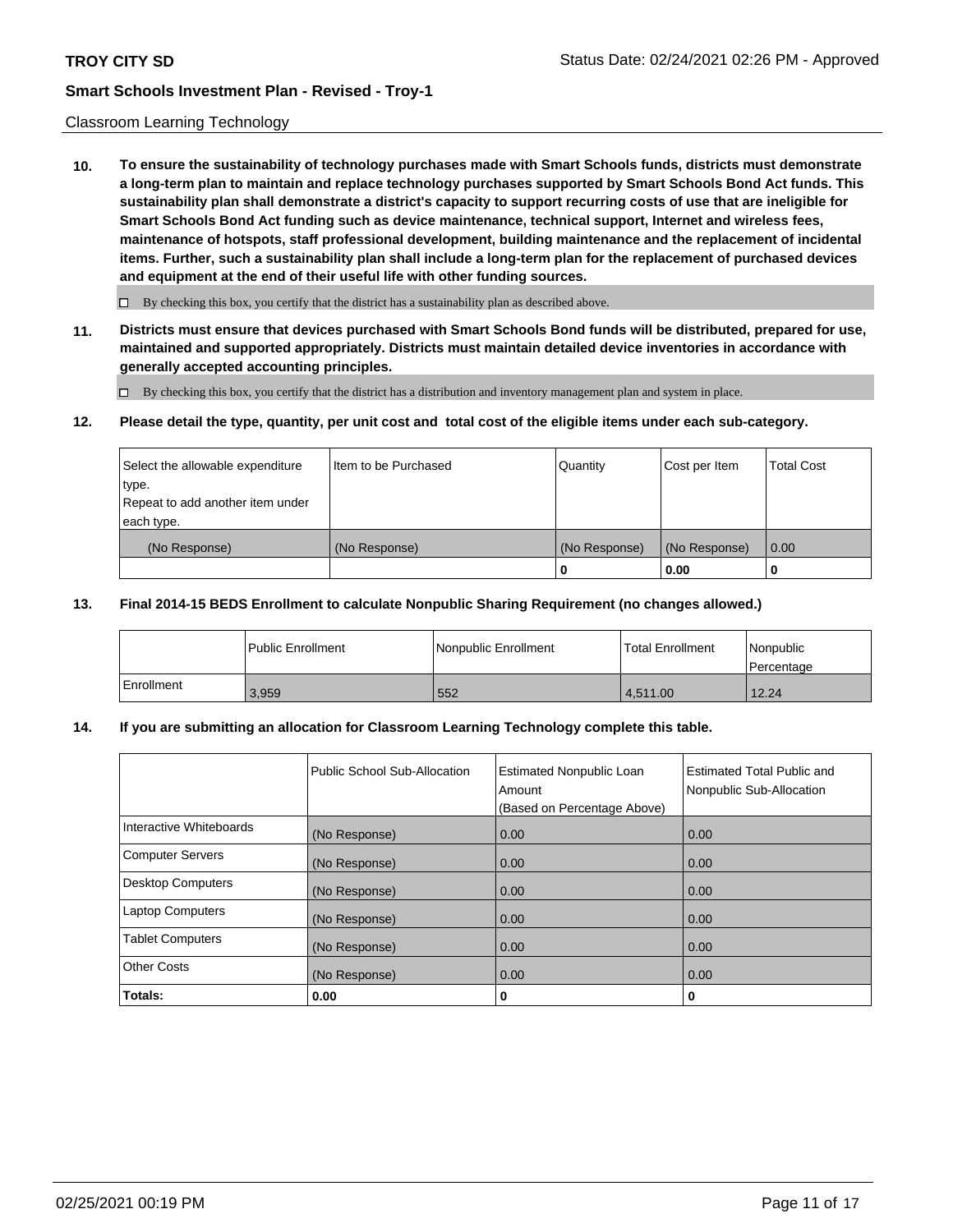#### Pre-Kindergarten Classrooms

**1. Provide information regarding how and where the district is currently serving pre-kindergarten students and justify the need for additional space with enrollment projections over 3 years.**

(No Response)

- **2. Describe the district's plan to construct, enhance or modernize education facilities to accommodate prekindergarten programs. Such plans must include:**
	- **Specific descriptions of what the district intends to do to each space;**
	- **An affirmation that new pre-kindergarten classrooms will contain a minimum of 900 square feet per classroom;**
	- **The number of classrooms involved;**
	- **The approximate construction costs per classroom; and**
	- **Confirmation that the space is district-owned or has a long-term lease that exceeds the probable useful life of the improvements.**

(No Response)

**3. Smart Schools Bond Act funds may only be used for capital construction costs. Describe the type and amount of additional funds that will be required to support ineligible ongoing costs (e.g. instruction, supplies) associated with any additional pre-kindergarten classrooms that the district plans to add.**

(No Response)

**4. All plans and specifications for the erection, repair, enlargement or remodeling of school buildings in any public school district in the State must be reviewed and approved by the Commissioner. Districts that plan capital projects using their Smart Schools Bond Act funds will undergo a Preliminary Review Process by the Office of Facilities Planning.**

**Please indicate on a separate row each project number given to you by the Office of Facilities Planning.**

| Project Number |  |
|----------------|--|
| (No Response)  |  |
|                |  |

**5. Please detail the type, quantity, per unit cost and total cost of the eligible items under each sub-category.**

| Select the allowable expenditure | Item to be purchased | Quantity      | Cost per Item | <b>Total Cost</b> |
|----------------------------------|----------------------|---------------|---------------|-------------------|
| 'type.                           |                      |               |               |                   |
| Repeat to add another item under |                      |               |               |                   |
| each type.                       |                      |               |               |                   |
| (No Response)                    | (No Response)        | (No Response) | (No Response) | 0.00              |
|                                  |                      | U             | 0.00          |                   |

**6. If you have made an allocation for Pre-Kindergarten Classrooms, complete this table. Note that the calculated Total at the bottom of the table must equal the Total allocation for this category that you entered in the SSIP Overview overall budget.**

|                                          | Sub-Allocation |
|------------------------------------------|----------------|
| Construct Pre-K Classrooms               | (No Response)  |
| Enhance/Modernize Educational Facilities | (No Response)  |
| <b>Other Costs</b>                       | (No Response)  |
| Totals:                                  | 0.00           |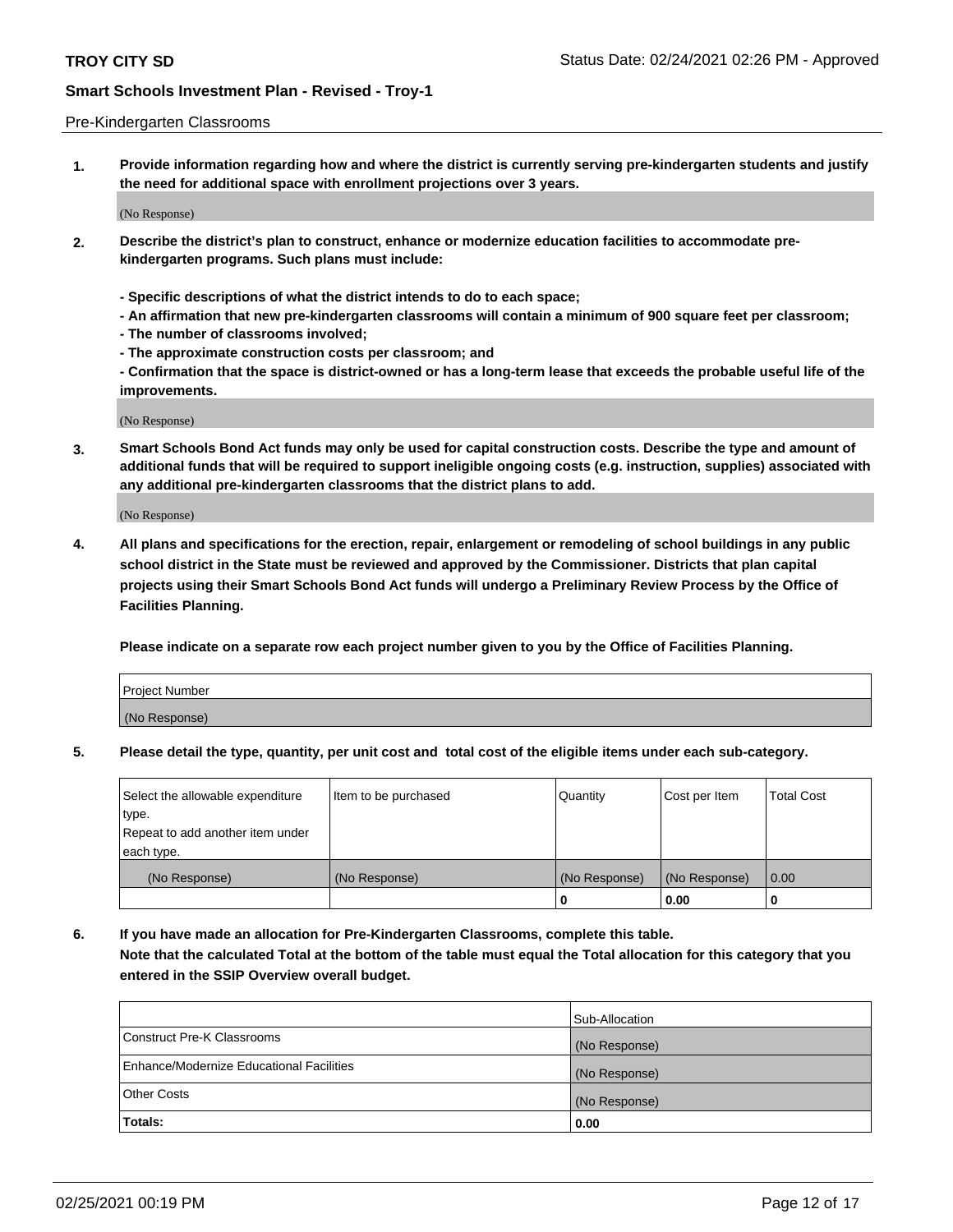Replace Transportable Classrooms

**1. Describe the district's plan to construct, enhance or modernize education facilities to provide high-quality instructional space by replacing transportable classrooms.**

(No Response)

**2. All plans and specifications for the erection, repair, enlargement or remodeling of school buildings in any public school district in the State must be reviewed and approved by the Commissioner. Districts that plan capital projects using their Smart Schools Bond Act funds will undergo a Preliminary Review Process by the Office of Facilities Planning.**

**Please indicate on a separate row each project number given to you by the Office of Facilities Planning.**

| Project Number |  |
|----------------|--|
|                |  |
|                |  |
|                |  |
|                |  |
| (No Response)  |  |
|                |  |
|                |  |
|                |  |

**3. For large projects that seek to blend Smart Schools Bond Act dollars with other funds, please note that Smart Schools Bond Act funds can be allocated on a pro rata basis depending on the number of new classrooms built that directly replace transportable classroom units.**

**If a district seeks to blend Smart Schools Bond Act dollars with other funds describe below what other funds are being used and what portion of the money will be Smart Schools Bond Act funds.**

(No Response)

**4. Please detail the type, quantity, per unit cost and total cost of the eligible items under each sub-category.**

| Select the allowable expenditure | Item to be purchased | Quantity      | Cost per Item | Total Cost |
|----------------------------------|----------------------|---------------|---------------|------------|
| ∣type.                           |                      |               |               |            |
| Repeat to add another item under |                      |               |               |            |
| each type.                       |                      |               |               |            |
| (No Response)                    | (No Response)        | (No Response) | (No Response) | 0.00       |
|                                  |                      | u             | 0.00          |            |

**5. If you have made an allocation for Replace Transportable Classrooms, complete this table. Note that the calculated Total at the bottom of the table must equal the Total allocation for this category that you entered in the SSIP Overview overall budget.**

|                                                | Sub-Allocation |
|------------------------------------------------|----------------|
| Construct New Instructional Space              | (No Response)  |
| Enhance/Modernize Existing Instructional Space | (No Response)  |
| Other Costs                                    | (No Response)  |
| Totals:                                        | 0.00           |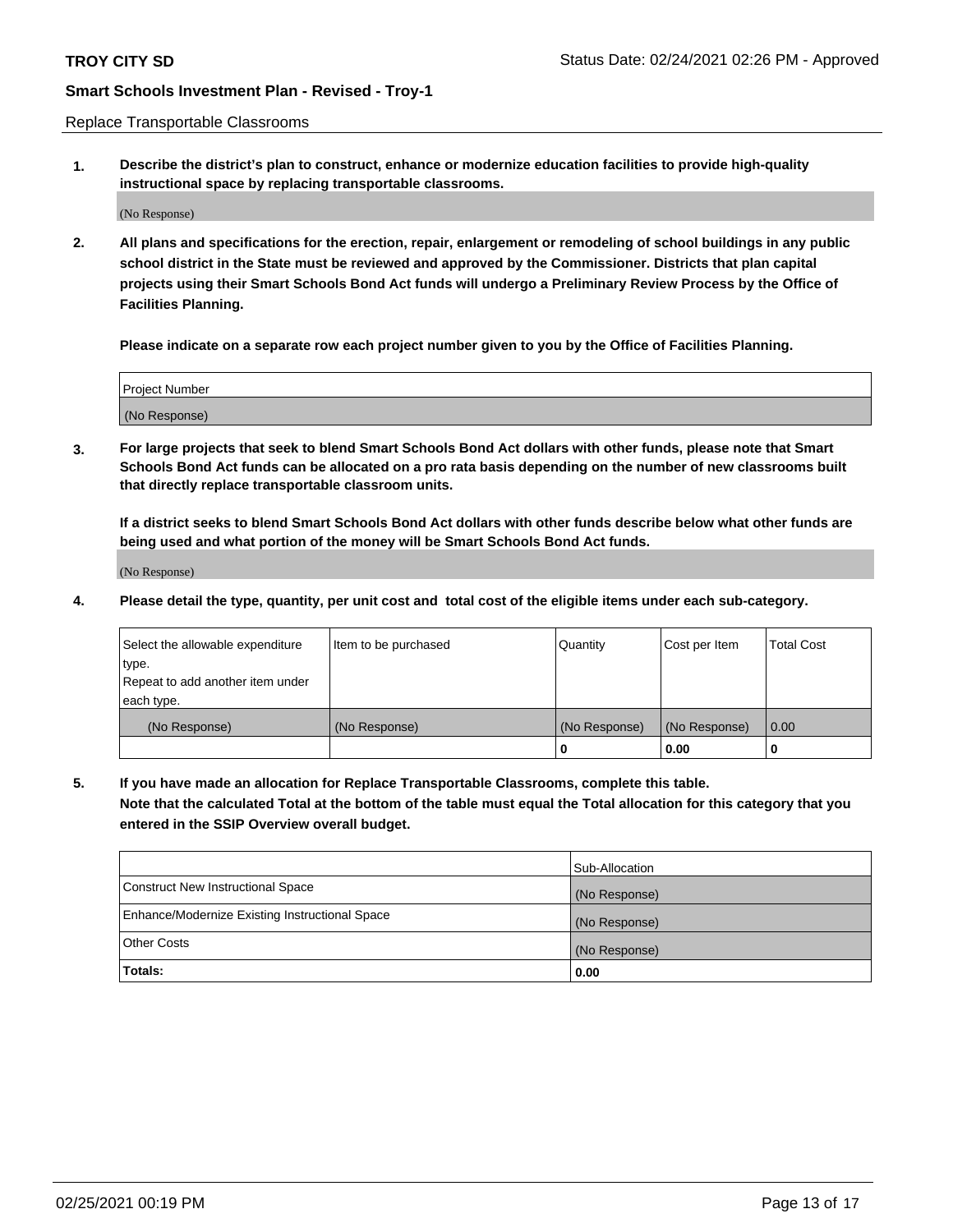### High-Tech Security Features

**1. Describe how you intend to use Smart Schools Bond Act funds to install high-tech security features in school buildings and on school campuses.**

For the multiple building projects listed, the District intends on renovate large sections of each building. This renovation requires the wiring and installation of security cameras, network video recorders, door access controls, emergency strobes. These features will be incorporated into our already existing security system.

**2. All plans and specifications for the erection, repair, enlargement or remodeling of school buildings in any public school district in the State must be reviewed and approved by the Commissioner. Smart Schools plans with any expenditures in the High-Tech Security category require a project number from the Office of Facilities Planning. Districts must submit an SSBA LOI and receive project numbers prior to submitting the SSIP. As indicated on the LOI, some projects may be eligible for a streamlined review and will not require a building permit. Please indicate on a separate row each project number given to you by the Office of Facilities Planning.**

| Project Number  |
|-----------------|
| 491700010010015 |
| 491700010009006 |
| 491700010008013 |
| 491700010005014 |
| 491700010032001 |
| 491700010011034 |

#### **3. Was your project deemed eligible for streamlined Review?**

- Yes
- $\boxtimes$  No

#### **4. Include the name and license number of the architect or engineer of record.**

| Name           | License Number |
|----------------|----------------|
| John Onderdonk | 26799          |

## **5. Please detail the type, quantity, per unit cost and total cost of the eligible items under each sub-category.**

| Select the allowable expenditure  | Item to be purchased           | Quantity | Cost per Item | <b>Total Cost</b> |
|-----------------------------------|--------------------------------|----------|---------------|-------------------|
| type.                             |                                |          |               |                   |
| Repeat to add another item under  |                                |          |               |                   |
| each type.                        |                                |          |               |                   |
| <b>Electronic Security System</b> | <b>Security Cameras</b>        | 125      | 5.000.00      | 625,000.00        |
| <b>Electronic Security System</b> | <b>Network Video Recorders</b> | 7        | 25,000.00     | 175,000.00        |
| <b>Entry Control System</b>       | Door Access Controls           | 40       | 15,000.00     | 600,000.00        |
| <b>Electronic Security System</b> | <b>Emergency Strobes</b>       | 40       | 1,000.00      | 40,000.00         |
| <b>Capital-Intensive Security</b> | <b>Cat Cabling</b>             | 125      | 600.00        | 75,000,00         |
| Project                           |                                |          |               |                   |
| <b>Capital-Intensive Security</b> | <b>Fiber Optic Cabling</b>     | 4,963    | 15.00         | 74,445.00         |
| Project                           |                                |          |               |                   |
|                                   |                                | 5,300    | 46,615.00     | 1,589,445         |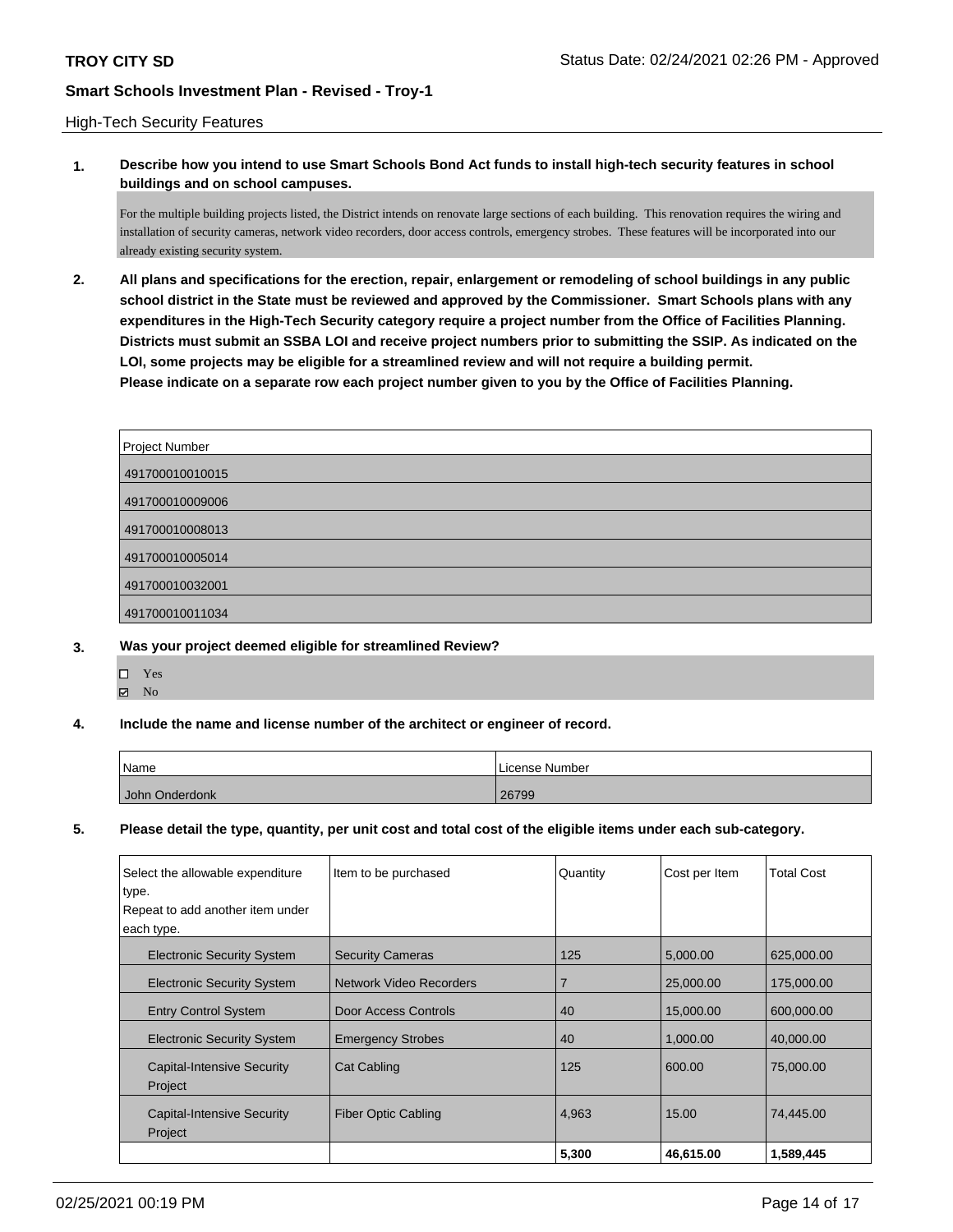High-Tech Security Features

**6. If you have made an allocation for High-Tech Security Features, complete this table. Enter each Sub-category Public Allocation based on the the expenditures listed in Table #5.**

|                                                      | Sub-Allocation |
|------------------------------------------------------|----------------|
| Capital-Intensive Security Project (Standard Review) | 149,445.00     |
| <b>Electronic Security System</b>                    | 840,000.00     |
| <b>Entry Control System</b>                          | 600,000.00     |
| Approved Door Hardening Project                      | 0.00           |
| <b>Other Costs</b>                                   | 0.00           |
| Totals:                                              | 1,589,445.00   |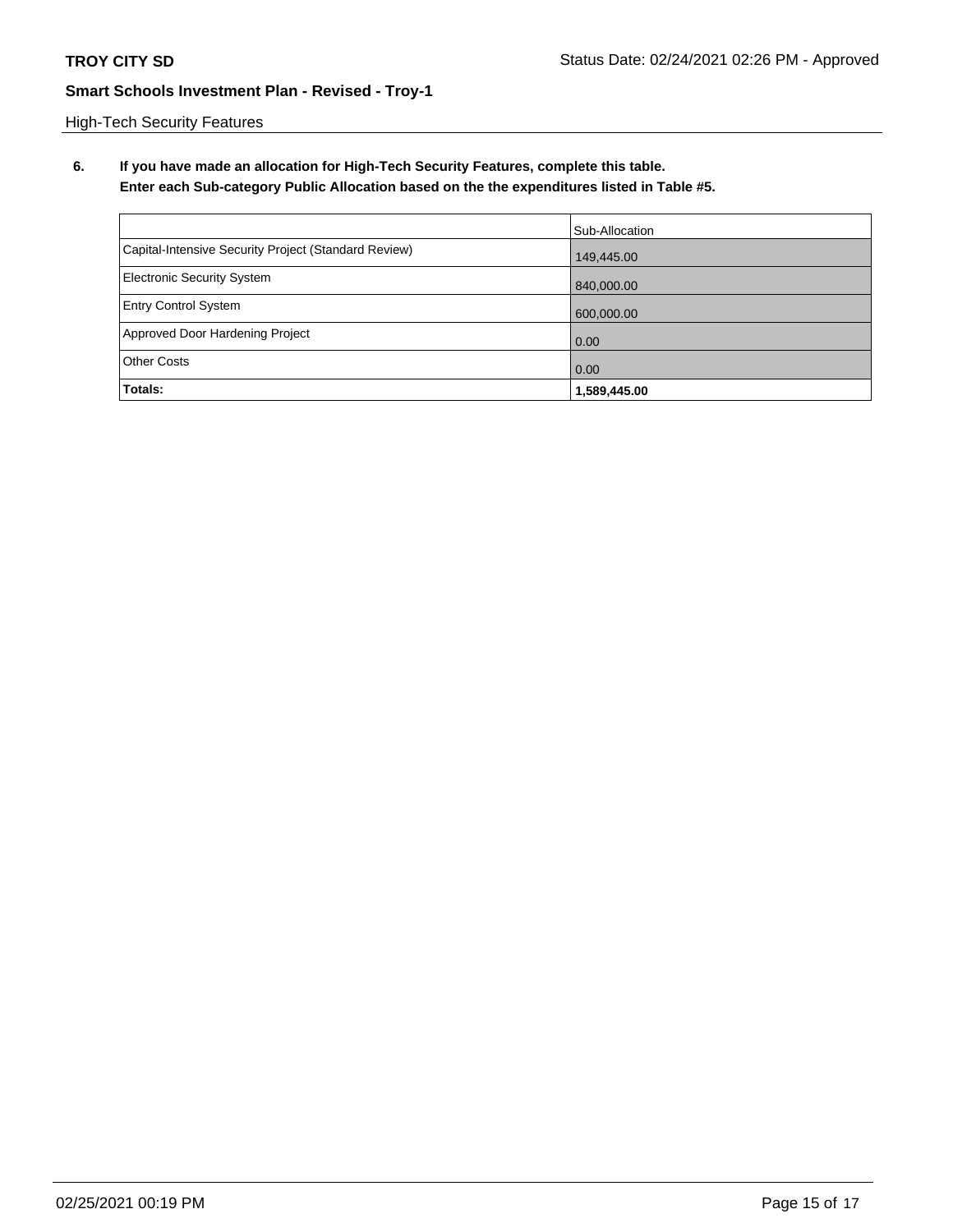Non-Public Schools

**1. Describe your plan to utilize SSBA funds to purchase devices and loan to the nonpublic schools within your district. Please specify what devices have been requested by the nonpublic schools. If the nonpublic schools have not finalized requests, the district should provide the date nonpublic schools will submit the request by.**

The District has reached out to non-public schools pending SSIP approval. The non-public loan will follow current District hardware loan procedures.

**2. A final Smart Schools Investment Plan cannot be approved until school authorities have adopted regulations specifying the date by which requests from nonpublic schools for the purchase and loan of Smart Schools Bond Act classroom technology must be received by the district.**

 $\boxtimes$  By checking this box, you certify that you have such a plan and associated regulations in place that have been made public.

**2a. Please enter the date each year nonpublic schools must request loanable items from the school district. This date cannot be earlier than June 1 of the previous school year.**

June 1

### **3. Final 2014-15 BEDS Enrollment to calculate Nonpublic Sharing Requirement (no changes allowed.)**

|            | Public Enrollment | Nonpublic Enrollment | 'Total Enrollment | Nonpublic Percentage |
|------------|-------------------|----------------------|-------------------|----------------------|
| Enrollment | 3,959             | 552                  | 4.511.00          | 12.24                |

### **4. Nonpublic Loan Calculator**

|                                                        | Loanable<br>School<br>Connectivity | Loanable<br>Classroom<br>Technology | Additional<br>Nonpublic<br>Loan | Estimated<br>Per Pupil<br>Amount - | Previously<br>Approved<br>Per Pupil | Cumulative<br>Per Pupil<br>Loan | <b>Final Per</b><br>Pupil Loan<br>Amount - | l Final Total<br>l Loan<br>Amount - |
|--------------------------------------------------------|------------------------------------|-------------------------------------|---------------------------------|------------------------------------|-------------------------------------|---------------------------------|--------------------------------------------|-------------------------------------|
| <b>Required Nonpublic</b><br>Loan                      | 2,580,000.0<br>$\Omega$            | 0.00                                | (Optional)                      | This Plan<br>250.00                | Amount(s)<br>0.00                   | Amount<br>250.00                | This Plan<br>250.00                        | This Plan<br>138,000.00             |
| Final Adjusted Loan<br>- (If additional loan<br>funds) | 2,580,000.0<br>0                   | 0.00                                | (No<br>Response)                | 250.00                             | 0.00                                | 250.00                          | 250.00                                     | 138,000.00                          |

## **5. Nonpublic Share**

|                                          | Final Per Pupil Amount | Final Nonpublic Loan Amount |
|------------------------------------------|------------------------|-----------------------------|
| Pending and Previously<br>Approved Plans | 0.00                   | 0.00                        |
| This Plan                                | 250.00                 | 138,000.00                  |
| Total                                    | 250.00                 | 138,000.00                  |

#### **6. Distribution of Nonpublic Loan Amount by School**

| Nonpublic School Name               | 2018-19 K-12 Enrollment | Special Ed School? If Yes, not eligible |
|-------------------------------------|-------------------------|-----------------------------------------|
| <b>EMMA WILLARD SCHOOL</b>          | 357                     | <b>No</b>                               |
| <b>REDEMPTION CHRISTIAN ACADEMY</b> | 12                      | <b>No</b>                               |
| SACRED HEART SCHOOL                 | 92                      | <b>No</b>                               |
| SUSAN ODELL TAYLOR SCHOOL (THE)     | 69                      | <b>No</b>                               |

#### **7. Please detail the type, quantity and per unit cost of the eligible items under each sub-category.**